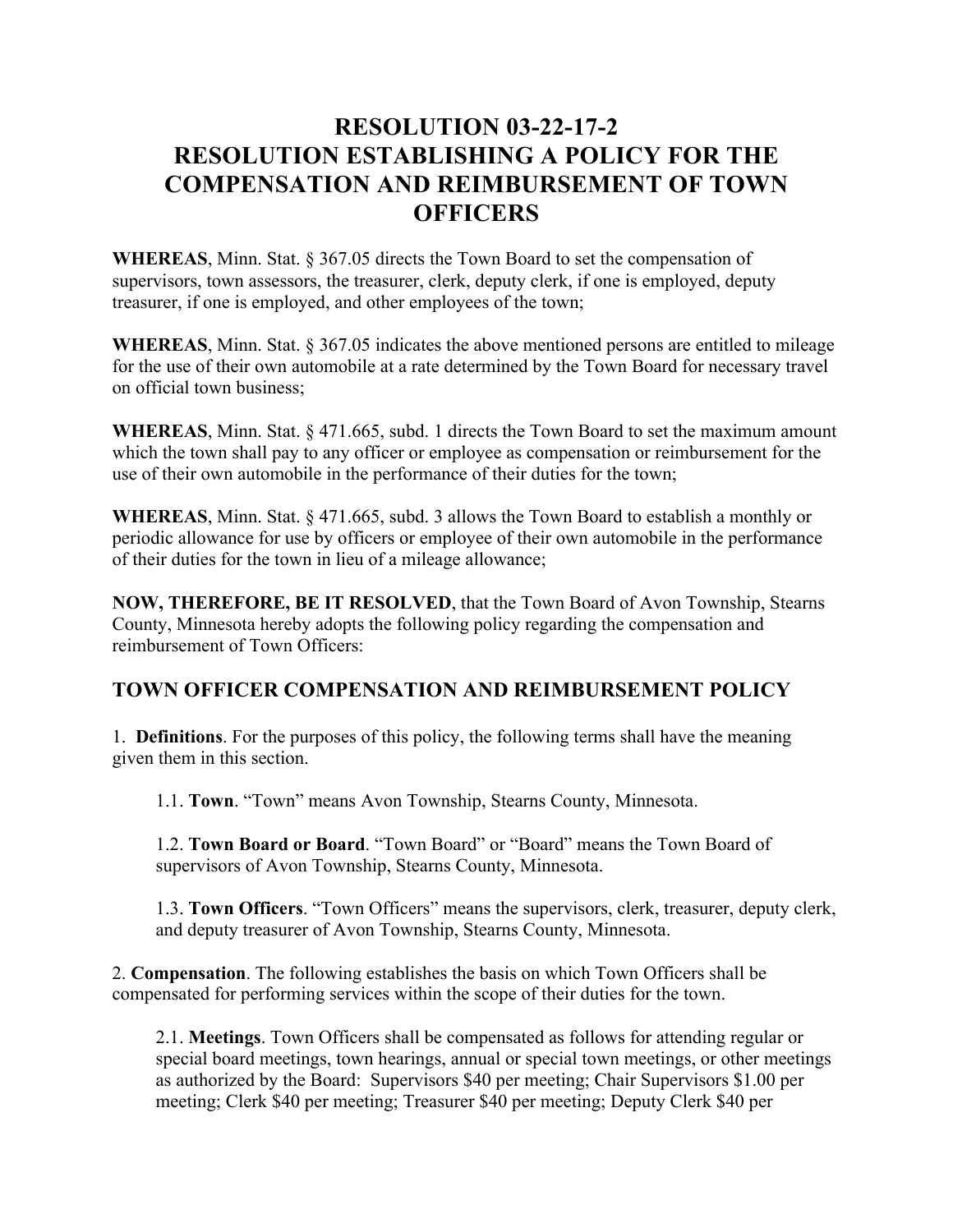meeting; Deputy Treasurer \$40 per meeting.

2.2. **Hourly Rate**. Town Officers that are authorized by the Board to perform work for the town outside of a meeting shall be compensated as follows: Supervisors \$15 per hour; Clerk \$15 per hour; Treasurer \$15 per hour; Deputy Clerk \$15 per hour; Deputy Treasurer \$15 per hour.

2.3. **Salary**. The Clerk, Treasurer, and Deputy Clerk will receive a monthly salary: Treasurer \$80 per month; Clerk \$175 per month; Deputy Clerk \$40 per month; Deputy Treasurer \$40 per month.

2.4. **Taxes & Withholdings**. All amounts paid to Town Officers as compensation shall be subject to all appropriate taxes and withholdings as provided by law.

3. **R**e**imbursement of Expenses**. The following establishes the rates at which Town Officers shall be reimbursed for expenses they are authorized by the Board to incur and actually incur on behalf of, and within the scope of their duties for, the town. Only expenses authorized by the Board are eligible for reimbursement.

3.1. **Mileage**. When it is necessary and authorized by the Board for Town Officers to use private automobiles to perform their duties on behalf of the town, Town Officers shall be eligible to have their mileage reimbursed for the actual miles traveled at the established federal standard mileage rate for the use of privately owned vehicles in effect at the time of travel. Town Officers are not eligible for mileage reimbursement for attending regular or special board meetings, hearings, or annual or special town meetings held within the Town. The mileage reimbursement is inclusive of all direct and indirect automobile related expenses and no other reimbursement for the use of a private automobile shall be allowed.

3.2. **Telephone**. A Town Officer authorized by the Board to make long-distance calls from their private phone to conduct town business shall be eligible to seek reimbursement of the actual costs of making the calls. The costs of using cellular or mobile phones to make longdistance calls are not eligible for reimbursement unless specifically authorized by the Board.

3.3. **Meals**. Town Officers may request reimbursement of the actual cost of necessary meals consumed while on Board authorized town business. Alcohol is not a reimbursable expense and shall not be consumed while engaged in town business. The request for reimbursement must be accompanied by a receipt.

3.4. **Other Expenses**. Any other expenses actually incurred by Town Officers in the performance of their duties for the Town, but which are not addressed in this policy, shall only be eligible for reimbursement if the Board authorized the activity and the expenses were necessary to and arose out of properly conducting Town business.

4. **Detailed Claims**. No officer shall receive compensation or be reimbursed for expenses incurred unless and until they submit a written claim report to the Board detailing the activities